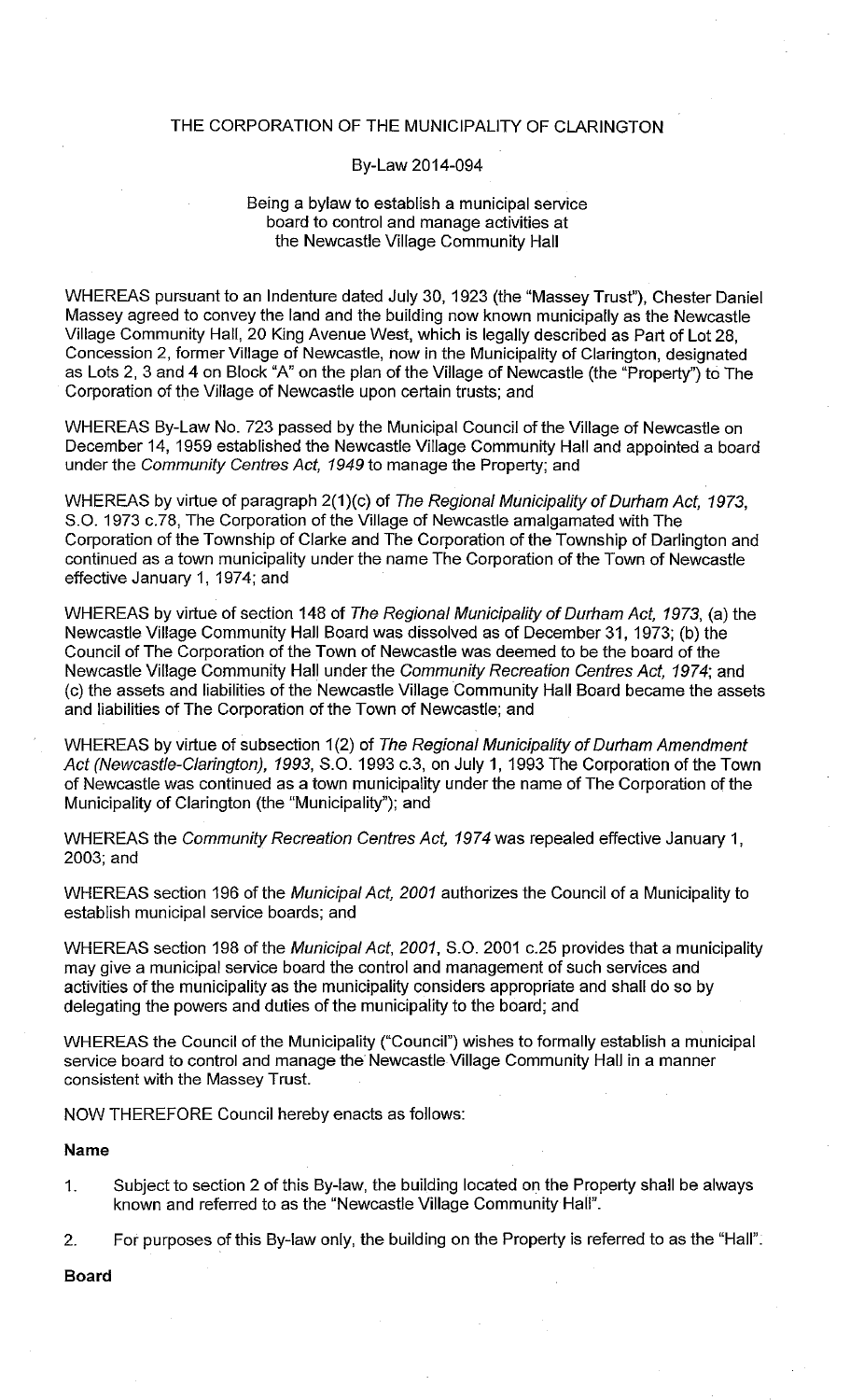3. Council hereby establishes a municipal service board to control and manage the Property as set out in this By-law. The Board shall be known as the "Newcastle Village Community Hall Board".

## **Board Composition**

- $\overline{4}$ . The Board shall have 7 directors who shall be appointed/elected as follows:
	- 3 directors shall be appointed by the Council from among the citizens of  $(a)$ Newcastle Village;
	- 2 directors shall be elected from among the citizens of Newcastle Village at a  $(b)$ meeting of the citizens of Newcastle Village called for that purpose; and
	- $(c)$ Council shall appoint the Ward 4 Local Councillor and the Wards 3 and 4 Regional Councillor to the Board.
- 5. For purposes of this By-law, "Newcastle Village" shall be the area shown on the Map attached to this By-law as Schedule "A".
- Every director of the Board appointed under section  $4(a)$  and elected under section  $4(b)$ 6. shall hold office for two years from the date of his or her appointment or election and until his or her successor is appointed or elected. The two Councillors appointed under section 4(c) shall hold office for the term of Council.
- 7. The 3 Council appointments to the Board under section 4(a) shall be made at the beginning of the term of Council and again two years after the initial appointments.
- 8. The elections for the 2 directors to the Board under section 4(b) shall take place every two years from January 2012.
- If a director does not complete his or her two-year term, a new director may be 9. appointed by the remaining directors for the remainder of the vacating director's term.
- The Board may have a Board Chair, committee chairs and such other positions as it 10. deems necessary for the proper administration of the Board. The Board shall elect directors to such positions, and all such directors shall hold their positions at the pleasure of the Board or for such period as the Board may prescribe.
- The Operations Department of the Municipality shall assign a representative who will act  $11.$ as a staff liaison to the Board. As the Municipal staff liaison, this individual will attend Board meetings as a non-voting resource person when requested.

### Remuneration

The directors shall serve without remuneration.  $12.$ 

### Quorum

Four directors of the Board shall constitute a quorum.  $13.$ 

### **Meetings**

- The Board may fix the times and places for its meetings, establish the mode of calling  $14.$ and conducting its meetings, and make regulations governing the conduct of its directors.
- 15. The meetings of the Board shall be open to the public and no person shall be excluded from a Board meeting except for improper conduct or for reasons set out in subsection 239(2) of the Municipal Act, 2001.

### **Records**

The Board shall keep minutes of its meetings and all books papers and documents used 16. in and pertaining to the business of the Board and all such minutes, books, papers and documents shall be open to the members of Council and to any other person or persons appointed for that purpose by Council in accordance with the Municipal Freedom of Information and Protection of Privacy Act, R.S.O. 1990, c. M.56.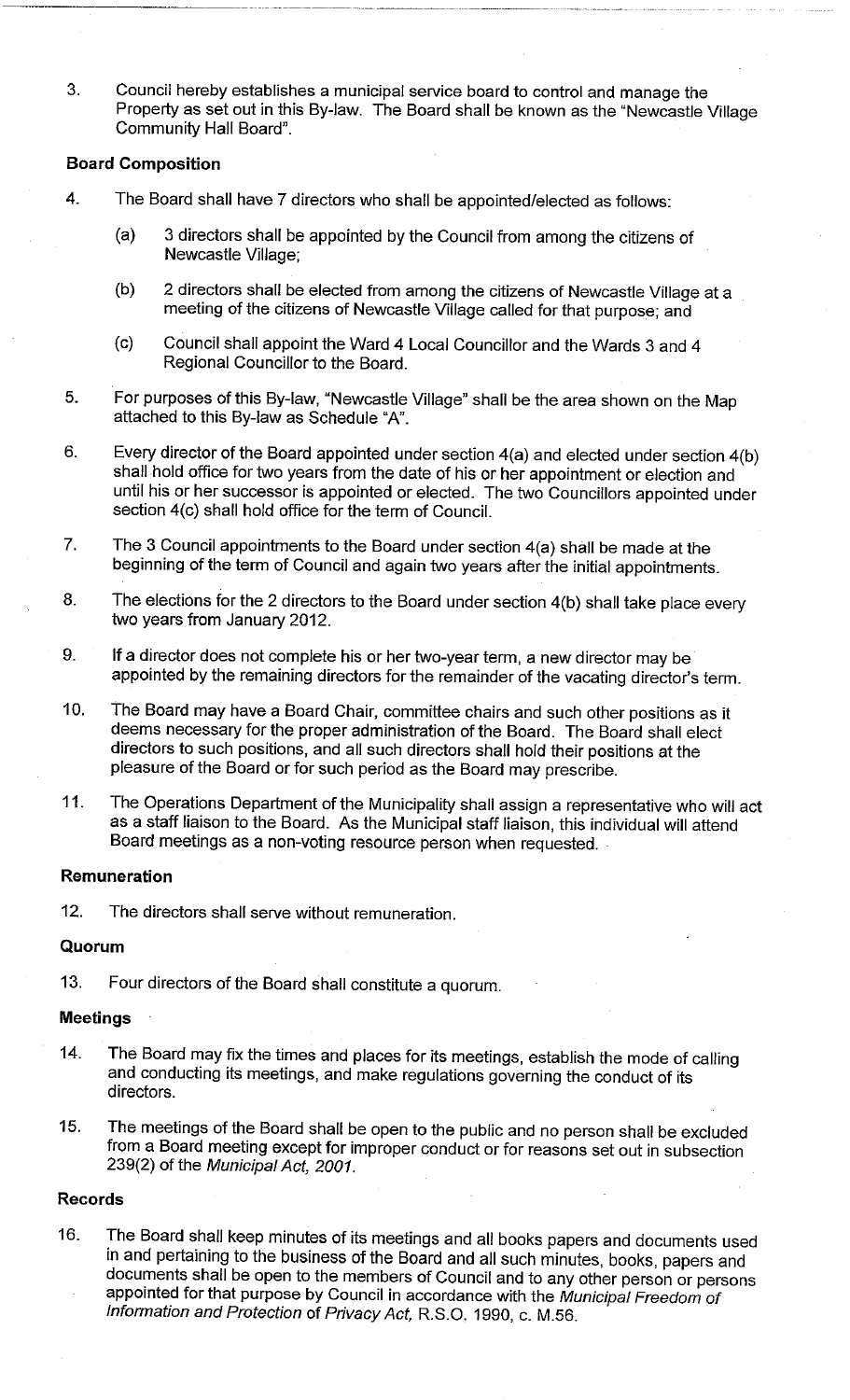The minutes of all Board meetings shall be submitted to the Municipal Clerk within ten  $17<sub>1</sub>$ (10) business days following ratification by the Board.

## **Conflict of Interest**

- 18. Directors shall be governed by the Municipal Conflict of Interest Act, R.S.O. 1990, c. M.50 which requires them to declare a conflict of interest if they or any member of their family has a pecuniary interest in a matter before the Board. The declaration of a conflict of interest and any subsequent action taken by the Board relating to matter in respect of which the declaration was made shall be recorded in the minutes of the meeting as required under Municipal Conflict of Interest Act.
- No director or employee of the Board shall have any contract, other than employment, 19. with the Board or have any pecuniary interested direct or indirect in any contract work relating to the operations or functions of the Board.

### **General Board Mandate**

- 20. The Board may make such decisions as are necessary for the proper operation and management of the Property in a manner that is consistent with the terms of the Massey Trust and this by-law.
- The Board shall at all times act in accordance with all legislation affecting the Board, its  $21.$ employees, its operations and all of its actions.

### **Repairs and Maintenance**

- 22. The Board shall be responsible for such day-to-day repair and maintenance of the Property as it deems proper or necessary to keep the Property clean and in good condition.
- 23. The Board shall provide daily maintenance from an operational perspective including custodial care and snow clearing.
- 24. In consultation with the Municipality's Director of Operations, the Board shall plan and provide for any internal improvements to the Hall.
- 25. The Municipality shall be responsible for the building envelope and physical plant through its annual budget process. Neither the Board nor its employees shall physically alter or contract to alter any physical aspect of the Hall or the grounds without prior written Council approval.
- 26. Any repairs or maintenance work undertaken on the Property, whether structural or otherwise, shall be undertaken in a manner that reflects the Property's designation under section 29 of the Ontario Heritage Act, R.S.O. 1990, c. O.18 as a property which has historic or architectural value or interest (Municipal By-Law 93-147).

### **Use**

- 27. The Property may be used for such purposes as in the judgment of the Board tend to the advancement of the community in education and knowledge of the arts, in particular,
	- music and drama;  $(a)$
	- $(b)$ the promotion of the cause of health and temperance;
	- $(c)$ the cultivation of good citizenship and patriotism;
	- the encouragement of recreation;  $(d)$
	- the promotion of public welfare and religious work; and  $(e)$
	- the holding and giving of public and other meetings and entertainments which  $(f)$ may be consistent with any such purposes.
- The Board shall not permit any person to lease, license or otherwise use the Property 28. other than for non-profit purposes other than single day auctions that have been licensed by the Municipality.
- 29. The Board may,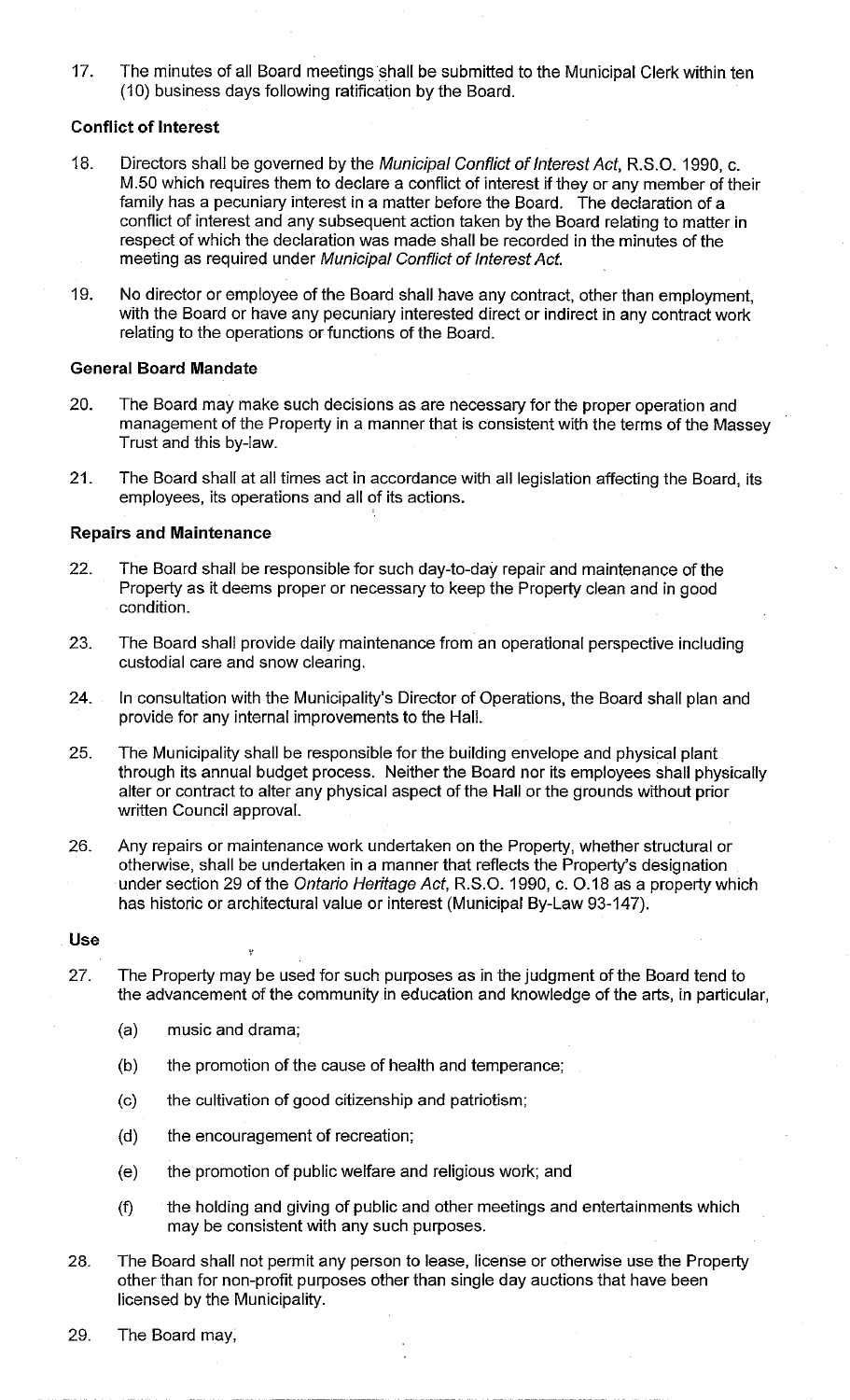- $(a)$ fix the hours when the Hall will be open to the public;
- $(b)$ establish rates, fees or charges for admission to, or use of, the Property; and
- $(c)$ adopt policies or rules for the use or rental of the Property.

#### Procurement

30. In accordance with subsection 270(2) of the Municipal Act, 2001, the Board shall adopt procurement policies. The Municipal purchasing by-law may be used as adapted by the Board to the specific requirements of the Hall.

#### **Agreements**

- 31. The Board may enter into,
	- $(a)$ rental agreements with terms not exceeding 3 years:
	- $(b)$ employment contracts (subject to section 34); and
	- agreements for normal operating or administrative matters that are within  $(c)$ budgetary limits and are consistent with the terms of the Massey Trust and this by-law.
- 32. Except as permitted by section 31, the Board shall not enter into any agreement which has the potential to commit funds, oblige or encumber the Municipality, or incur any debt or long term financial obligation without prior written Council approval.

# **Employees**

- The Board shall adopt hiring policies with respect to the hiring of its employees and shall 33. abide by all applicable laws governing employment practices.
- The Board may employ such full time and part time persons as the Board considers 34. necessary on such terms as it considers appropriate. All contracts of employment shall contain a clause stating that the employee shall not be considered a Municipal employee, or have any claim against the Municipality for any employment action or decisions by the Board.

#### **Financial**

- 35. All moneys received by the Board from time to time from or in respect to any portion of the Hall shall be applied and extended in payment of the actual operating expenses of the Hall such as heating, lighting and janitor service.
- 36. Any on-going surplus remaining after payment of the actual operating expenses of the Property shall be turned over to the Municipality for the formation of a fund which shall from time to time to be used as may be necessary or desirable by the Municipality for rebuilding, repairing, re-fitting, improving or further equipping the Property so as to keep it from time to time well and thoroughly adapted for fulfilling the purposes described in section 27.
- 37. If at any time for any cause or reason the revenues from the Hall are not sufficient for its proper maintenance and use then the Municipality shall be responsible for such deficiency.

### **Budget**

On or before November 1<sup>st</sup> in each year, the Board shall prepare and submit to Council 38. an estimate of its financial requirements for the ensuing financial year and the Municipal Director of Finance shall pay to the Board out of the moneys appropriated for it by Council such amounts as may be requisitioned from time to time or shall pay the accounts approved by the Board directly in respect to and to the limitations of the approved budget revenues and appropriation. The Board shall only use those funds for the purposes indentified in its estimate of its financial requirements approved by Council.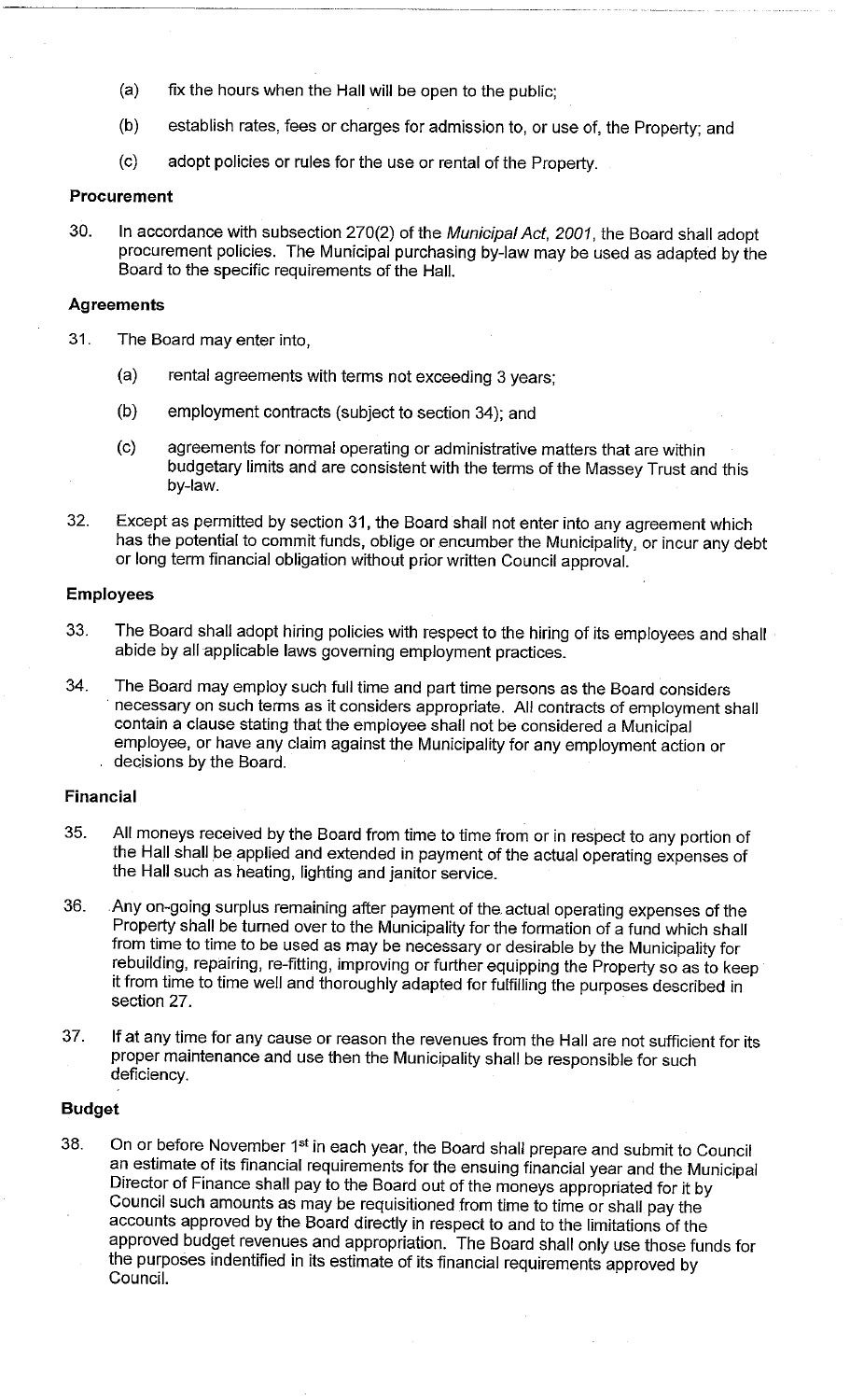## **Legacy Funds**

- 39. Under the Will of the late Thomas Montague, who died on or about March 24, 1928, a trust (the "Montague Trust") was established in favour of the Municipal Council of the Village of Newcastle for the use and benefit of the Hall.
- 40. By an agreement dated May 11, 1983, the Municipality assumed responsibility for the Montague Trust and the funds held under the Montague Trust (the "Montague Trust Funds") which as of the date of this by-law are approximately \$19,500.
- 41. The Montague Trust contains the following provision:

To set aside the sum of Ten Thousand dollars (\$10,000) and to invest and keep invested, and the net annual income derived from such investment to pay in perpetuity to the Municipal Council of the Village of Newcastle, to be applied by such Municipal Council for the use and benefit of the Community Hall in the said Village of Newcastle.

- 42. Under the Will of the late Irene Rinch, who died on July 16, 2006, a trust (the "Rinch Trust") was established to provide funding for the maintenance and improvement of the Hall.
- By an agreement dated March 26, 2007 (the "Rinch Trust Agreement"), the Municipality 43. assumed responsibility for the Rinch Trust and the funds held under the Rinch Trust (the "Rinch Trust Funds") which as of the date of this by-law are approximately \$157,000.
- The Rinch Trust Agreement requires that the Rinch Trust Funds are to be used "to 44. maintain, improve and preserve" the Hall which may include "decorating, landscaping, renovation of interior space, upgrades to facilities such as kitchen equipment or bathroom fixtures, and other improvements inside and outside the building structure". The Rinch Trust Agreement also contains some restrictions on the capital of the Rinch **Trust Funds.**
- 45. All legacy funds, including the Montague Trust Funds and the Rinch Trust Funds, shall be invested on the Board's behalf and accessible by request of the Board, subject to the specific requirements or restrictions of any applicable trust agreement or will and the provisions of this by-law.
- All future legacy funds shall be forwarded within 10 business days after receipt by the 46. Board to the Municipality along with all original documentation supporting such bequests.

## **Donations**

47. The Board shall keep distinct and regular accounts of its receipts (including any private donations received by it and the terms, if any, upon which such donations were made), payments, credits and liabilities. All receipts for tax purposes must be issued by the Municipality in accordance with the requirements of the Canada Revenue Agency.

#### **Development Funds**

48. The Board may, with the approval of Council, establish a development fund into which donations and net revenues, if any, may be placed for future Hall development projects and may apply any private donations in such manner as it deems advisable but not inconsistent with the terms upon which any amount was donated. Any funds intended for purposes beyond the calendar year will be automatically turned over to the<br>Municipality prior to December 31<sup>st</sup> of the year of receipt of funds, for deposit into Municipal accounts identified for Board purposes with the exception of the funds required by the Board for on-going operational requirements, and will be maintained by the Municipality's Director of Finance.

### **Assets**

49. A physical or tangible asset used, assigned, donated or acquired by the Board is the property of the Municipality.

#### **Audit**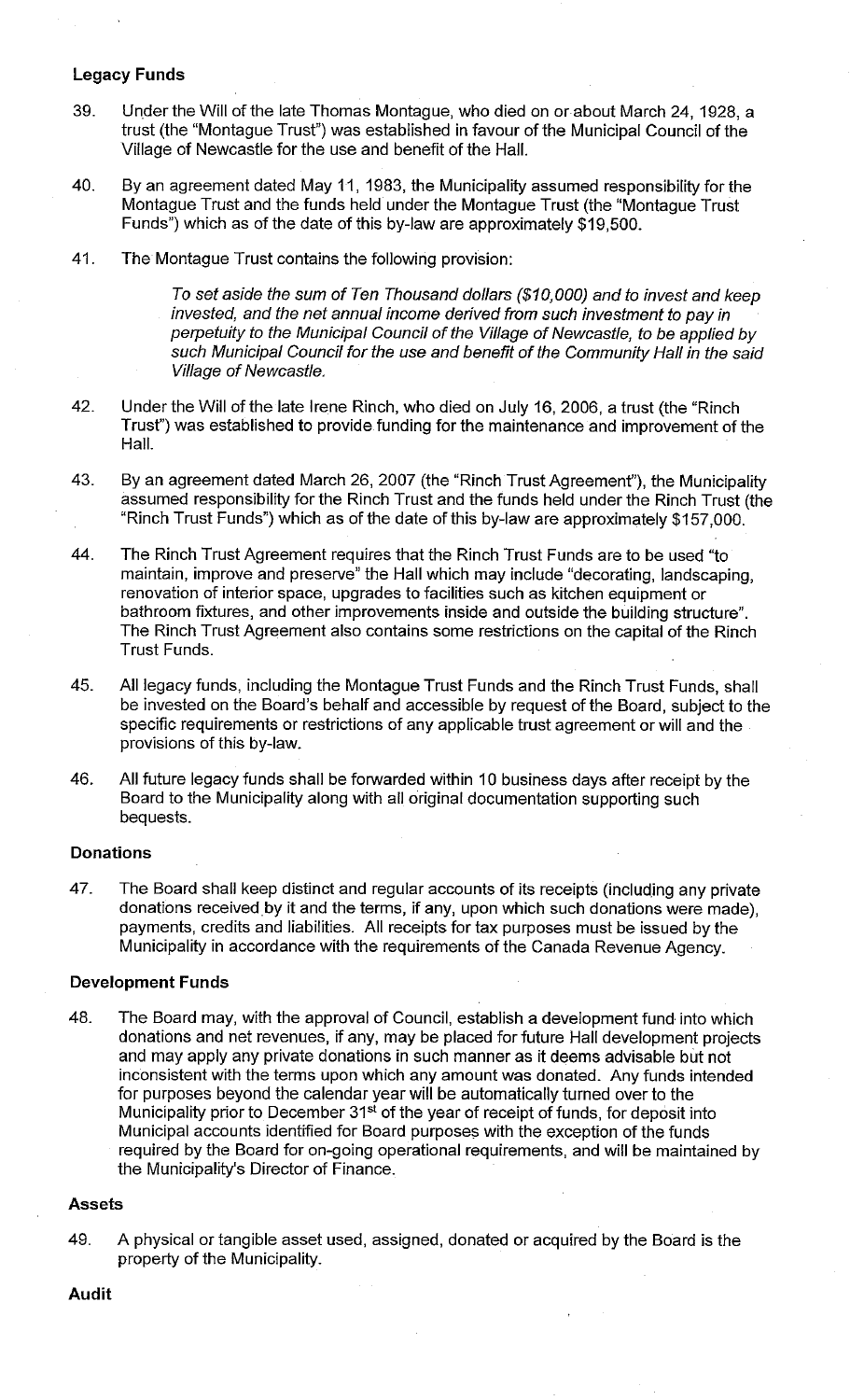- Immediately after its accounts and transactions have been completed for a calendar 50. year, the Board shall submit its financial records to the Municipality's Director of Finance for audit.
- 51. The accounts and transactions of the Board shall be audited by the Municipal Auditor in the same manner as the accounts of the Municipality and all minutes, books, records, documents, transactions, accounts and vouchers of the Board shall be open to the Municipal Auditor's inspection at all times.

### **Insurance and Risk Management**

- 52. The Municipality shall be required to take out and maintain insurance on the Hall in an amount not less than 75% of its full insurable value.
- As the Board is a board of Council, insurance protection is provided to the Board, its 53. employees, and volunteers under the Municipality's Master Insurance Policy terms and conditions. The Board or its employees shall forward to the Municipality's Director of Finance appropriate documentation of all claims or potential claims. The Board shall undertake all of its activities keeping in mind general risk management practices in order to prevent or minimize claims, injuries or damages, and shall work co-operatively with the Municipality's insurer in the investigation and defence of all claims.

#### Repeal

54. By-Law No. 723 is hereby repealed.

BY-LAW passed this 15th day of September, 2014.

Adrian Fost∉r, Mayor

Anne Greentree, Municipal Clerk